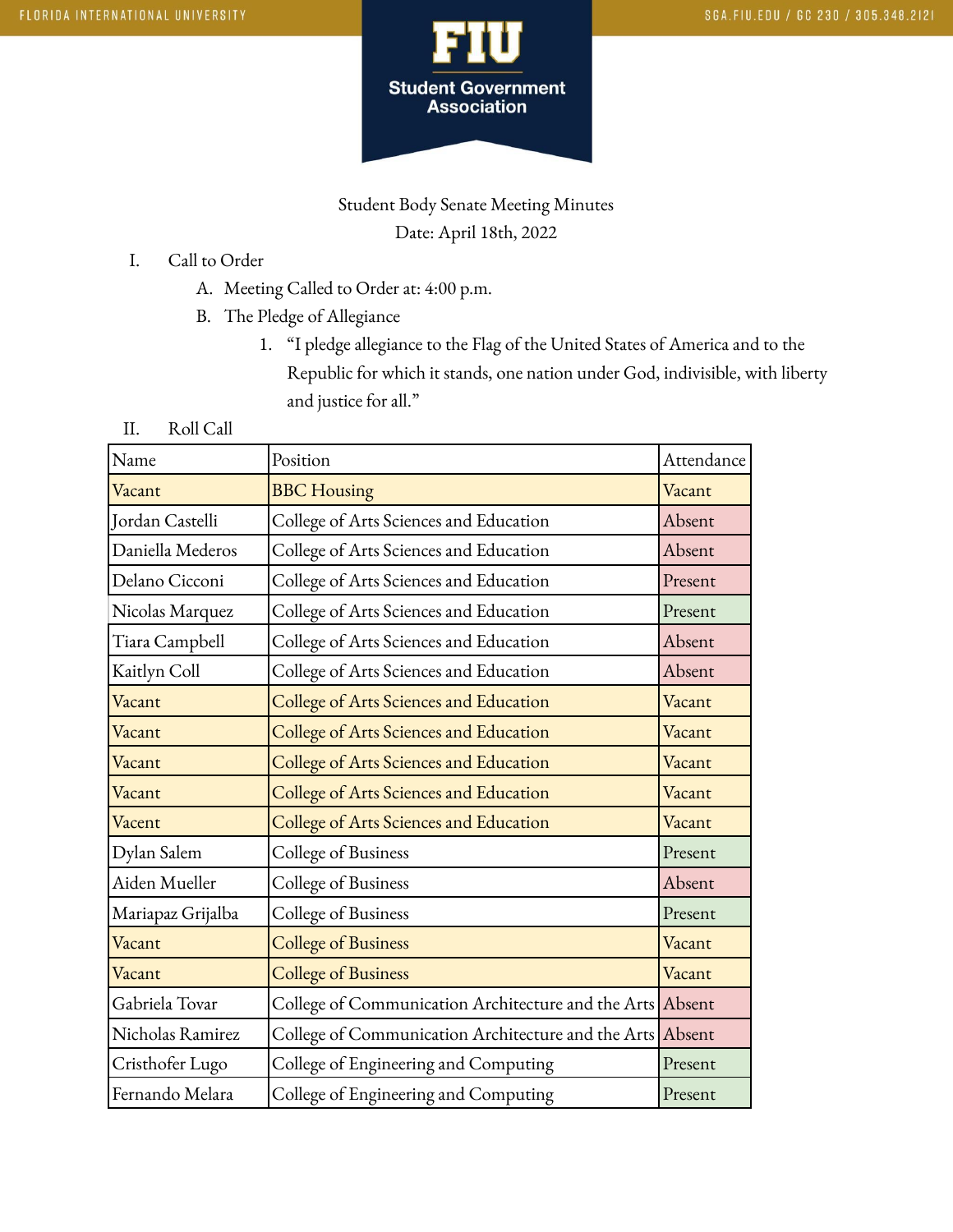|                     | Hervangelot Lordeus College of Engineering and Computing | Present |
|---------------------|----------------------------------------------------------|---------|
| Natalie Meneses     | College of Engineering and Computing                     | Present |
| Vacant              | College of Hospitality and Tourism Management            | Vacant  |
| Vacant              | College of Law                                           | Vacant  |
| Shebin George       | College of Medicine                                      | Present |
| Joshua Lovo-Morales | College of Nursing and Health Sciences                   | Absent  |
| Tyra Moss           | College of Public Health and Social Work                 | Absent  |
| Joshua Mandall      | Graduate School                                          | Present |
| Yendy Gonzalez      | Graduate School                                          | Absent  |
| Kehinde Alawode     | Graduate School                                          | Present |
| Karim Mostafa       | Graduate School                                          | Present |
| Sai Kiran Mucharla  | Graduate School                                          | Absent  |
| Jean Rodriguez      | Honors College                                           | Absent  |
| John Boris          | <b>Lower Division BBC</b>                                | Present |
| Zoilo Batista       | Lower Division MMC                                       | Absent  |
| Jacob Bharat        | <b>MMC</b> Housing                                       | Present |
| Taylor Sokolosky    | <b>MMC</b> Housing                                       | Absent  |
| Vacant              | <b>MMC Housing</b>                                       | Vacant  |
| Vacant              | <b>Online Student</b>                                    | Vacant  |
| Alexander Sutton    | School of International and Public Affairs               | Present |
| David Luis          | School of International and Public Affairs               | Present |
| Manuel Soltero      | School of International and Public Affairs               | Present |
| Vacant              | <b>Upper Division BBC</b>                                | Vacant  |
| Vacant              | <b>Upper Division BBC</b>                                | Vacant  |
| Rodrigo Alea        | <b>Upper Division MMC</b>                                | Absent  |
| Nicholas Pastrana   | <b>Upper Division MMC</b>                                | Present |

# III. Approval of Minutes from Last Meeting

- A. Senator sutton moves to approve minutes from last meeting, 4/11/2022 senator luis seconds. Motion passes.
- IV. Adoption of the Agenda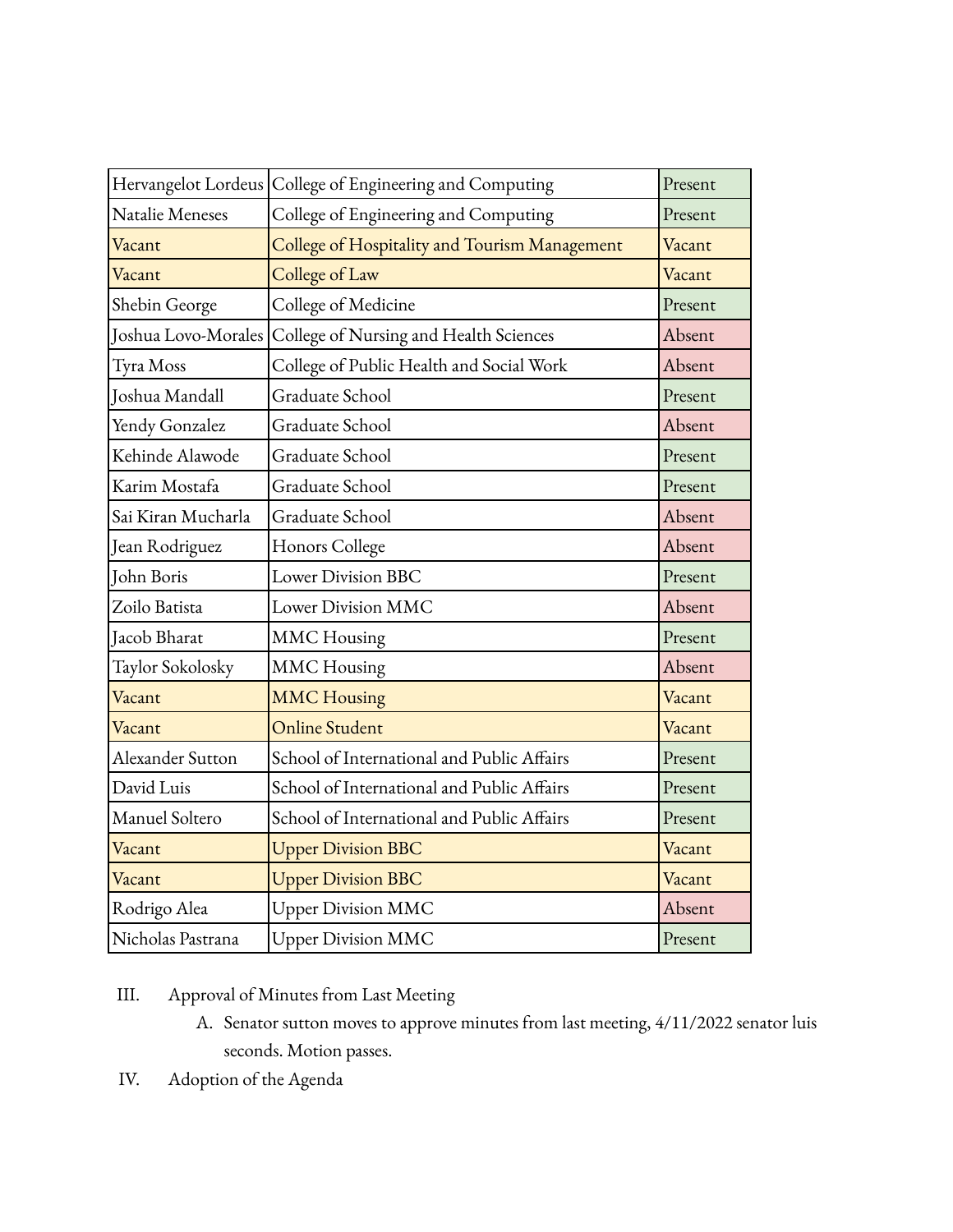- A. Senator mandall moves to amend todays agenda to change sb 0207, senator luis seconds. Motion passes 4/18/2022.
- B. Senator sutton moves to etend discussion by 2 and a half minutes, senator bharat seconds. Motion passes.
- C. Senate enters 10 minute recess to return at 4:42pm
- V. Invited Speakers

A.

- VI. Committee Reports
	- A. Appropriations Committee
		- 1. Met last week for one of our last meetings
			- a) Spoke with students about funding for their organizations
			- b) Went through rundown of what we achieved last year
	- B. Graduate and Professional Student Committee
		- 1. Thank you to everyone who helped with GPSC to make it such a successful process
	- C. University Sustainability and Innovation Committee
		- 1. No report
	- D. Health and Well-Being Committee
	- E. Student Life and Academic Concerns Committee
		- 1. Recap of what we achieved this year
		- 2. Hopefully next senate term will push through initiatives that did not pass this time!
	- F. Committee on Rules and Administration
		- 1. 5 pieces of legislation were voted on last meeting
		- 2. 2 guests at our meeting, both senator-elects

#### VII. Executive Board Reports

- A. Student Body President
- B. Senate President
	- 1. Remember to do transition documents, if anyone needs help please reach out
- C. Senate President Pro-Tempore
	- 1. Have signatures on resolutions!
	- 2. Feminism panel hosted by cabinet members
- D. Senate Floor Leader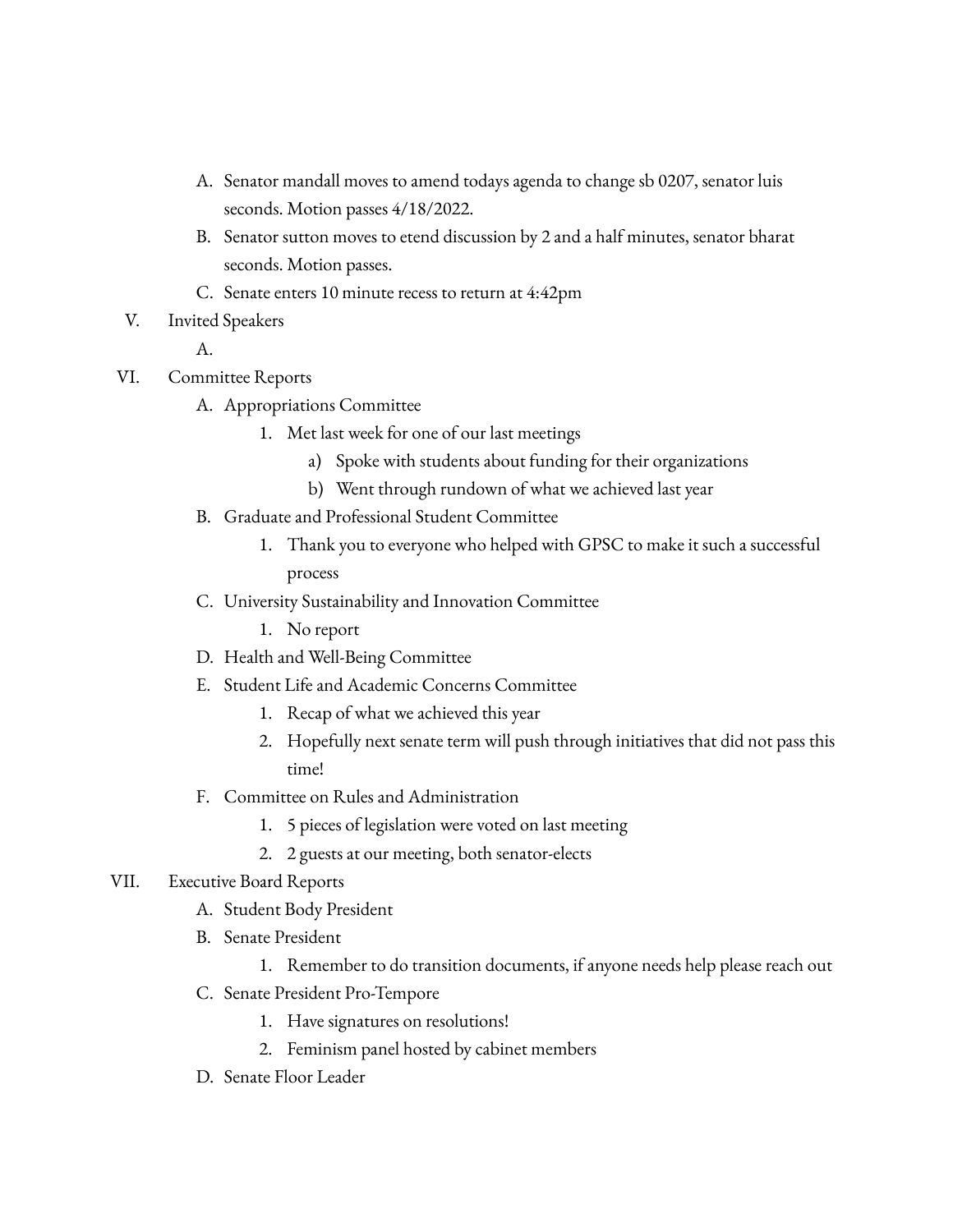- 1. Please remember to maintain professional manners and keep the senate a place where role models can be made!
- E. Student Body Vice President
	- 1. Recharge for finals events will begin next Monday!
- F. Comptroller
- G. Executive Administrator
- H. Governor of the Biscayne Bay Campus
	- 1. Recharge events will also be happening at BBC! At 353 of the WUC
	- 2. Working on transition documents as well as meeting with the new governor to make sure we keep a smooth transition
- I. Chief of Staff
- J. Chief Justice
- VIII. Vetoed Legislation

A.

- IX. Unfinished Business
	- A.
- X. New Business
	- A. S.R. 02 009 *Sexual Assault Prevention*
	- B. S.R. 02 010 *Thomas Poldo Resolution*
	- C. S.R. 02 012 *International Student Resolution*
- XI. Public Forum
	- A. Miriam Ramirez asks the senate to attend feminism event that she planned
- XII. Announcements
	- A. Various senators take opportunity to say their farewells to the senate and send their appreciations to each other for a professional semester

## XIII. Advisor Reports

- A. Larissa: fill out superlatives form
	- 1. Stipends should be sent out on May  $6^{\text{th}}$
- B. Michelle: 8pm tomorrow is composite photos, it is the ONLY time we have available
	- 1. Please bring 2022 SGA polo, if you do not have one then come to the office and one will be provided.
	- 2. Please try to recruit! Get our younger members of university into student government!
- XIV. Meeting Adjournment